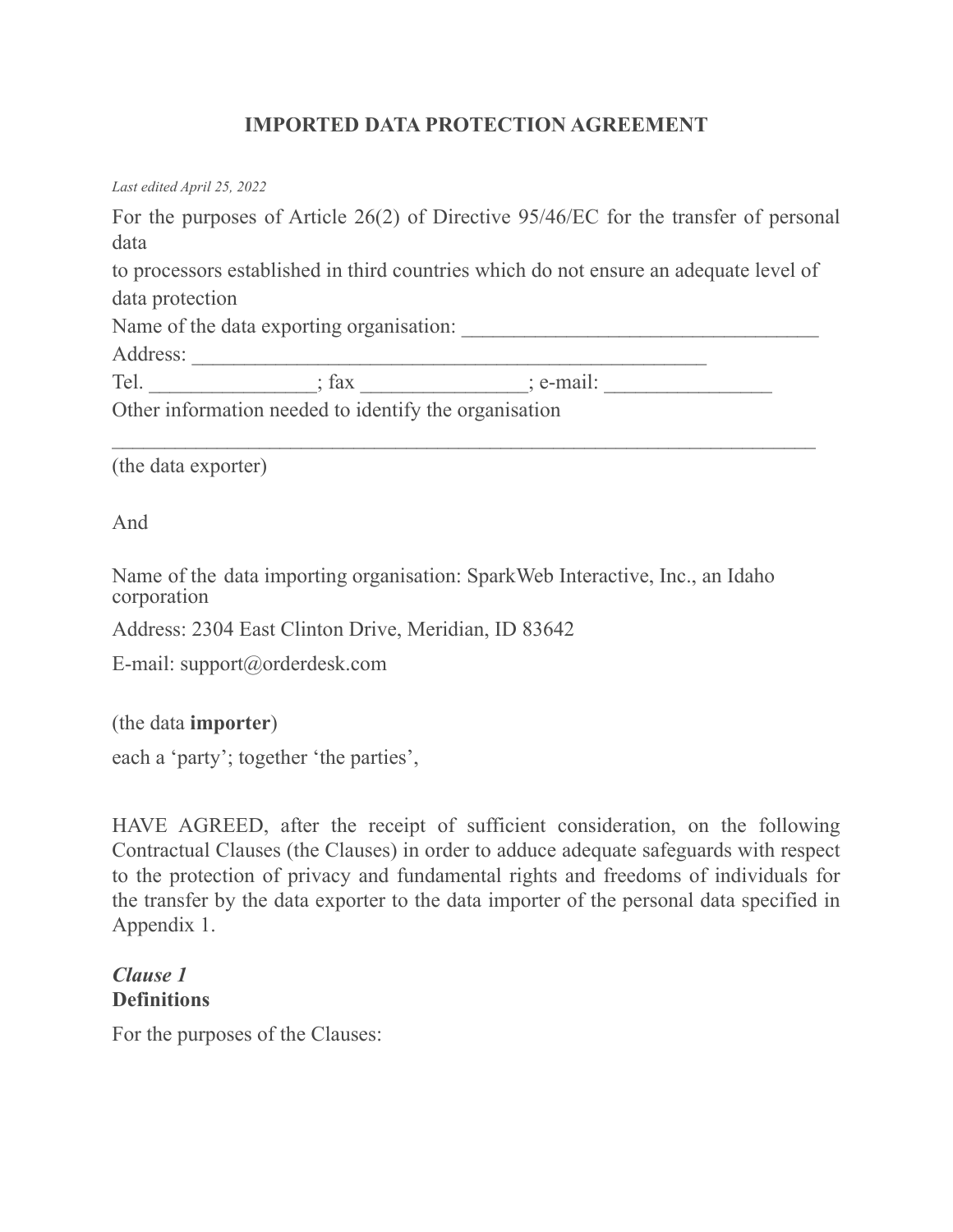- (a) 'personal data', 'special categories of data', 'process/processing', 'controller', 'processor', 'data subject' and 'supervisory authority' shall have the same meaning as in Directive 95/46/EC of the European Parliament and of the Council of 24 October 1995 on the protection of individuals with regard to the processing of personal data and on the free movement of such data [\(1\)](http://eur-lex.europa.eu/legal-content/en/TXT/?uri=CELEX:32010D0087#ntr1-L_2010039EN.01001001-E0001);
- (b) 'the data exporter' means the controller who transfers the personal data;
- (c) 'the data importer' means the processor who agrees to receive from the data exporter personal data intended for processing on his behalf after the transfer in accordance with his instructions and the terms of the Clauses and who is not subject to a third country's system ensuring adequate protection within the meaning of Article 25(1) of Directive 95/46/EC;
- (d) 'the sub-processor' means any processor engaged by the data importer or by any other sub-processor of the data importer who agrees to receive from the data importer or from any other sub-processor of the data importer personal data exclusively intended for processing activities to be carried out on behalf of the data exporter after the transfer in accordance with his instructions, the terms of the Clauses and the terms of the written subcontract;
- (e) 'the applicable data protection law' means the legislation protecting the fundamental rights and freedoms of individuals and, in particular, their right to privacy with respect to the processing of personal data applicable to a data controller in the Member State in which the data exporter is established;
- (f) 'technical and organisational security measures' means those measures aimed at protecting personal data against accidental or unlawful destruction or accidental loss, alteration, unauthorised disclosure or access, in particular where the processing involves the transmission of data over a network, and against all other unlawful forms of processing.

# *Clause 2* **Details of the transfer**

The details of the transfer and in particular the special categories of personal data where applicable are specified in Appendix 1 which forms an integral part of the Clauses.

*Clause 3* **Third-party beneficiary clause**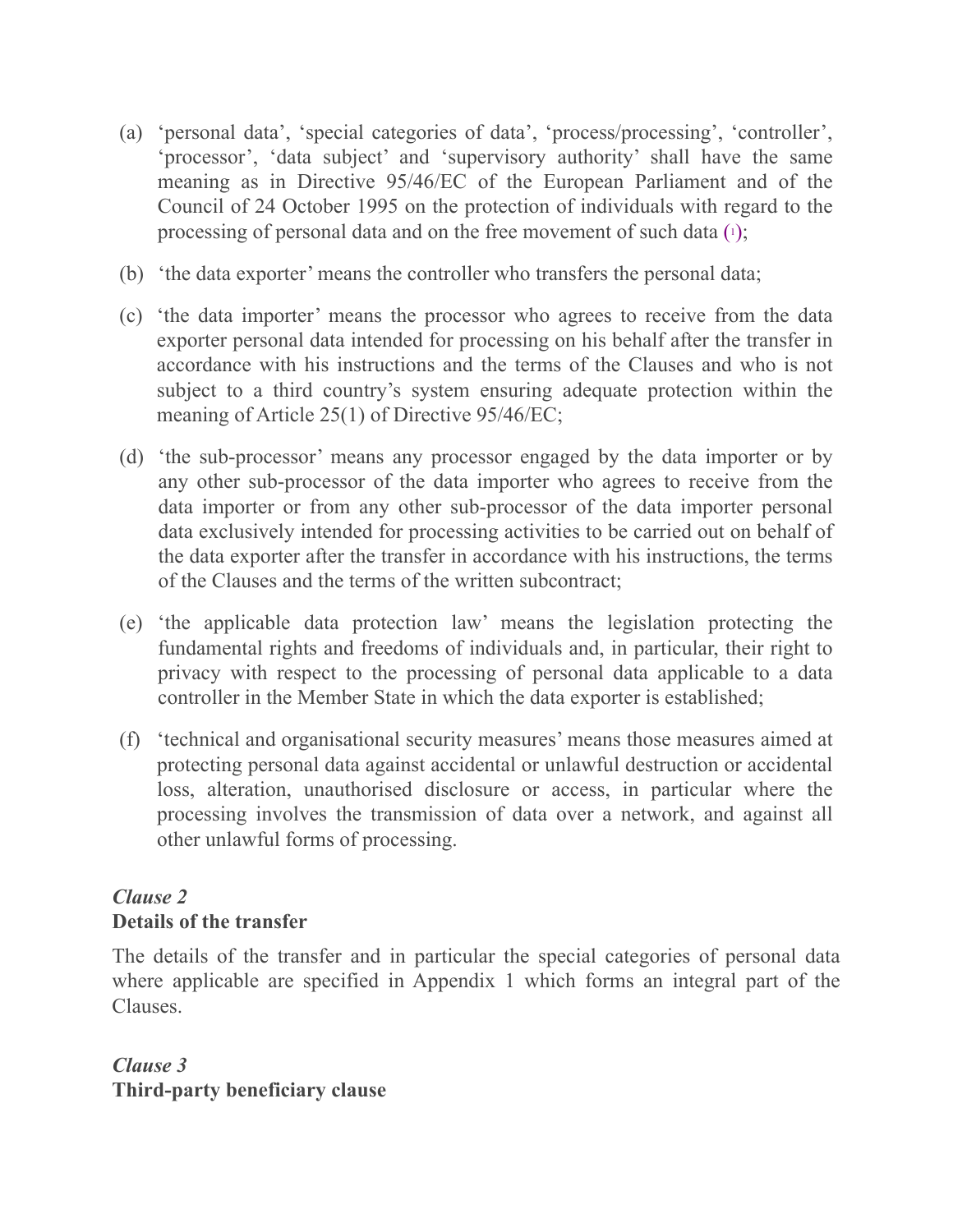- 1. The data subject can enforce against the data exporter this Clause, Clause 4(b) to (i), Clause  $5(a)$  to (e), and (g) to (j), Clause  $6(1)$  and (2), Clause 7, Clause 8(2), and Clauses 9 to 12 as third-party beneficiary.
- 2. The data subject can enforce against the data importer this Clause, Clause 5(a) to (e) and (g), Clause 6, Clause 7, Clause 8(2), and Clauses 9 to 12, in cases where the data exporter has factually disappeared or has ceased to exist in law unless any successor entity has assumed the entire legal obligations of the data exporter by contract or by operation of law, as a result of which it takes on the rights and obligations of the data exporter, in which case the data subject can enforce them against such entity.
- 3. The data subject can enforce against the sub-processor this Clause, Clause 5(a) to (e) and (g), Clause 6, Clause 7, Clause 8(2), and Clauses 9 to 12, in cases where both the data exporter and the data importer have factually disappeared or ceased to exist in law or have become insolvent, unless any successor entity has assumed the entire legal obligations of the data exporter by contract or by operation of law as a result of which it takes on the rights and obligations of the data exporter, in which case the data subject can enforce them against such entity. Such third-party liability of the sub-processor shall be limited to its own processing operations under the Clauses.
- 4. The parties do not object to a data subject being represented by an association or other body if the data subject so expressly wishes and if permitted by national law.

# *Clause 4* **Obligations of the data exporter**

The data exporter agrees and warrants:

- (a) that the processing, including the transfer itself, of the personal data has been and will continue to be carried out in accordance with the relevant provisions of the applicable data protection law (and, where applicable, has been notified to the relevant authorities of the Member State where the data exporter is established) and does not violate the relevant provisions of that State;
- (b) that it has instructed and throughout the duration of the personal dataprocessing services will instruct the data importer to process the personal data transferred only on the data exporter's behalf and in accordance with the applicable data protection law and the Clauses;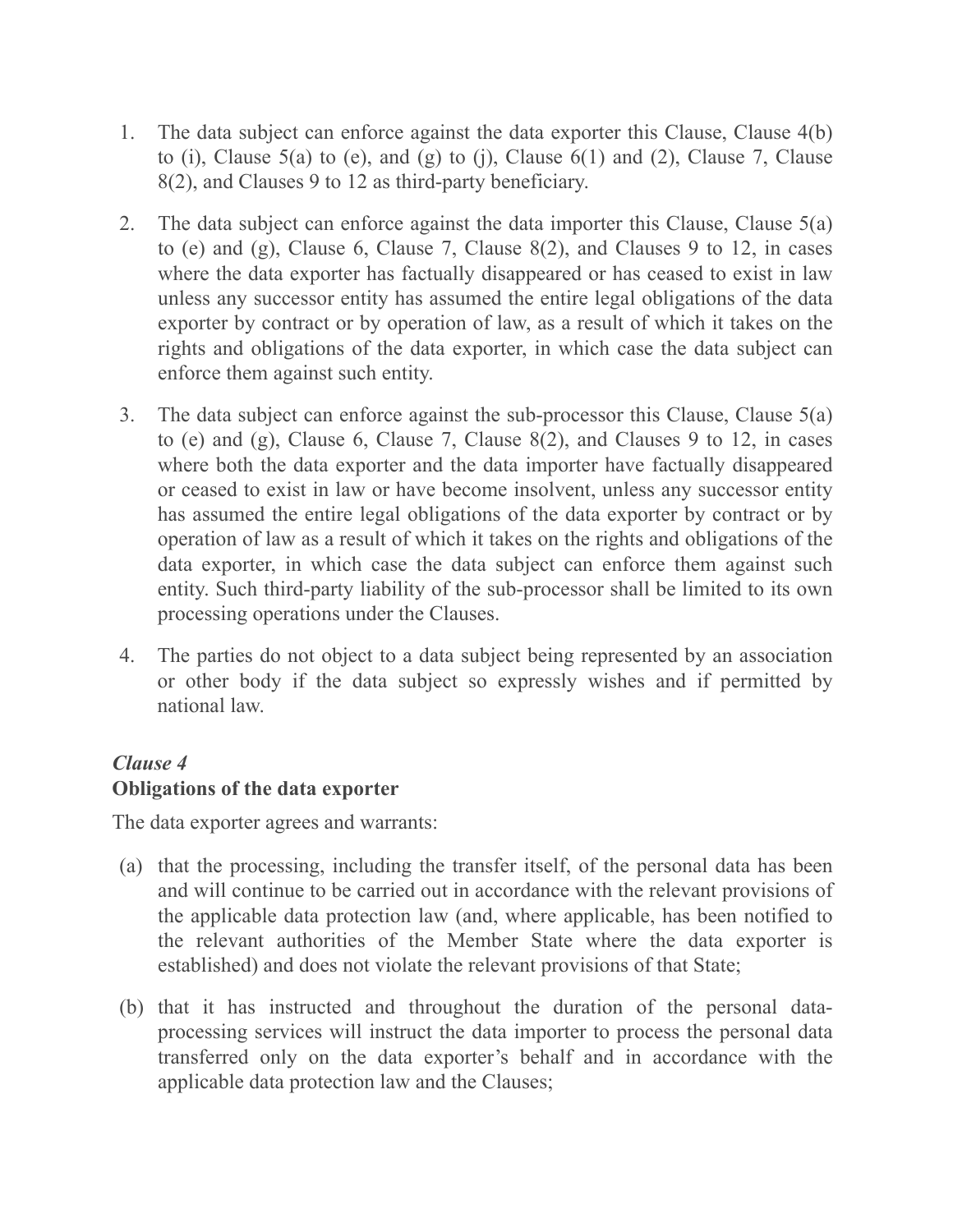- (c) that the data importer will provide sufficient guarantees in respect of the technical and organisational security measures specified in Appendix 2 to this contract;
- (d) that after assessment of the requirements of the applicable data protection law, the security measures are appropriate to protect personal data against accidental or unlawful destruction or accidental loss, alteration, unauthorised disclosure or access, in particular where the processing involves the transmission of data over a network, and against all other unlawful forms of processing, and that these measures ensure a level of security appropriate to the risks presented by the processing and the nature of the data to be protected having regard to the state of the art and the cost of their implementation;
- (e) that it will ensure compliance with the security measures;
- (f) that, if the transfer involves special categories of data, the data subject has been informed or will be informed before, or as soon as possible after, the transfer that its data could be transmitted to a third country not providing adequate protection within the meaning of Directive 95/46/EC;
- (g) to forward any notification received from the data importer or any subprocessor pursuant to Clause 5(b) and Clause 8(3) to the data protection supervisory authority if the data exporter decides to continue the transfer or to lift the suspension;
- (h) to make available to the data subjects upon request a copy of the Clauses, with the exception of Appendix 2, and a summary description of the security measures, as well as a copy of any contract for sub-processing services which has to be made in accordance with the Clauses, unless the Clauses or the contract contain commercial information, in which case it may remove such commercial information;
- (i) that, in the event of sub-processing, the processing activity is carried out in accordance with Clause 11 by a sub-processor providing at least the same level of protection for the personal data and the rights of data subject as the data importer under the Clauses; and
- (i) that it will ensure compliance with Clause  $4(a)$  to (i).

# *Clause 5* **Obligations of the data importer [\(2\)](http://eur-lex.europa.eu/legal-content/en/TXT/?uri=CELEX:32010D0087#ntr2-L_2010039EN.01001001-E0002)**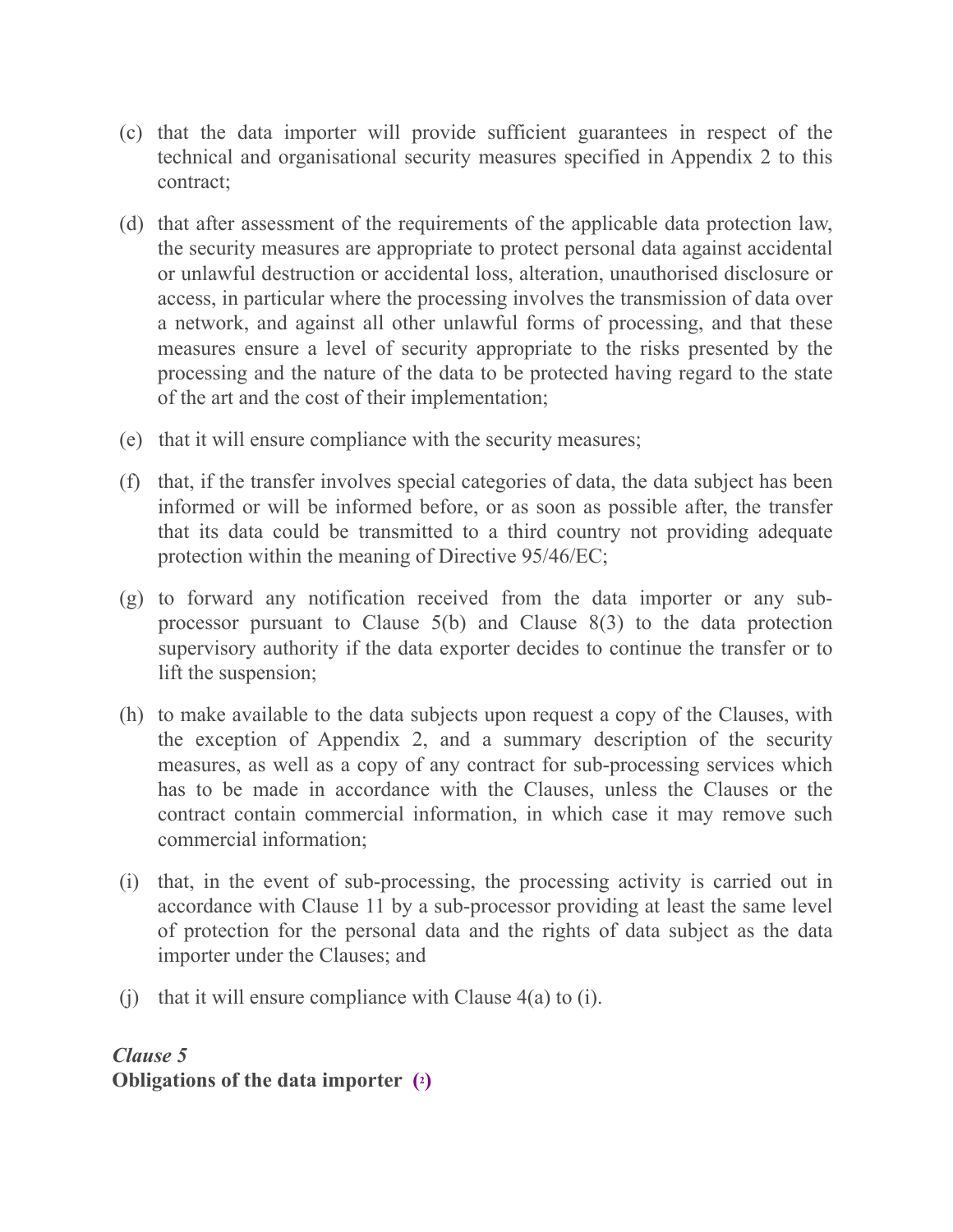The data importer agrees and warrants:

- (a) to process the personal data only on behalf of the data exporter and in compliance with its instructions and the Clauses; if it cannot provide such compliance for whatever reasons, it agrees to inform promptly the data exporter of its inability to comply, in which case the data exporter is entitled to suspend the transfer of data and/or terminate the contract;
- (b) that it has no reason to believe that the legislation applicable to it prevents it from fulfilling the instructions received from the data exporter and its obligations under the contract and that in the event of a change in this legislation which is likely to have a substantial adverse effect on the warranties and obligations provided by the Clauses, it will promptly notify the change to the data exporter as soon as it is aware, in which case the data exporter is entitled to suspend the transfer of data and/or terminate the contract;
- (c) that it has implemented the technical and organisational security measures specified in Appendix 2 before processing the personal data transferred;
- (d) that it will promptly notify the data exporter about:

(i) any legally binding request for disclosure of the personal data by a law enforcement authority unless otherwise prohibited, such as a prohibition under criminal law to preserve the confidentiality of a law enforcement investigation;

(ii) any accidental or unauthorised access; and

(iii) any request received directly from the data subjects without responding to that request, unless it has been otherwise authorised to do so;

- (e) to deal promptly and properly with all inquiries from the data exporter relating to its processing of the personal data subject to the transfer and to abide by the advice of the supervisory authority with regard to the processing of the data transferred;
- (f) at the request of the data exporter to submit its data-processing facilities for audit of the processing activities covered by the Clauses which shall be carried out by the data exporter or an inspection body composed of independent members and in possession of the required professional qualifications bound by a duty of confidentiality, selected by the data exporter, where applicable, in agreement with the supervisory authority;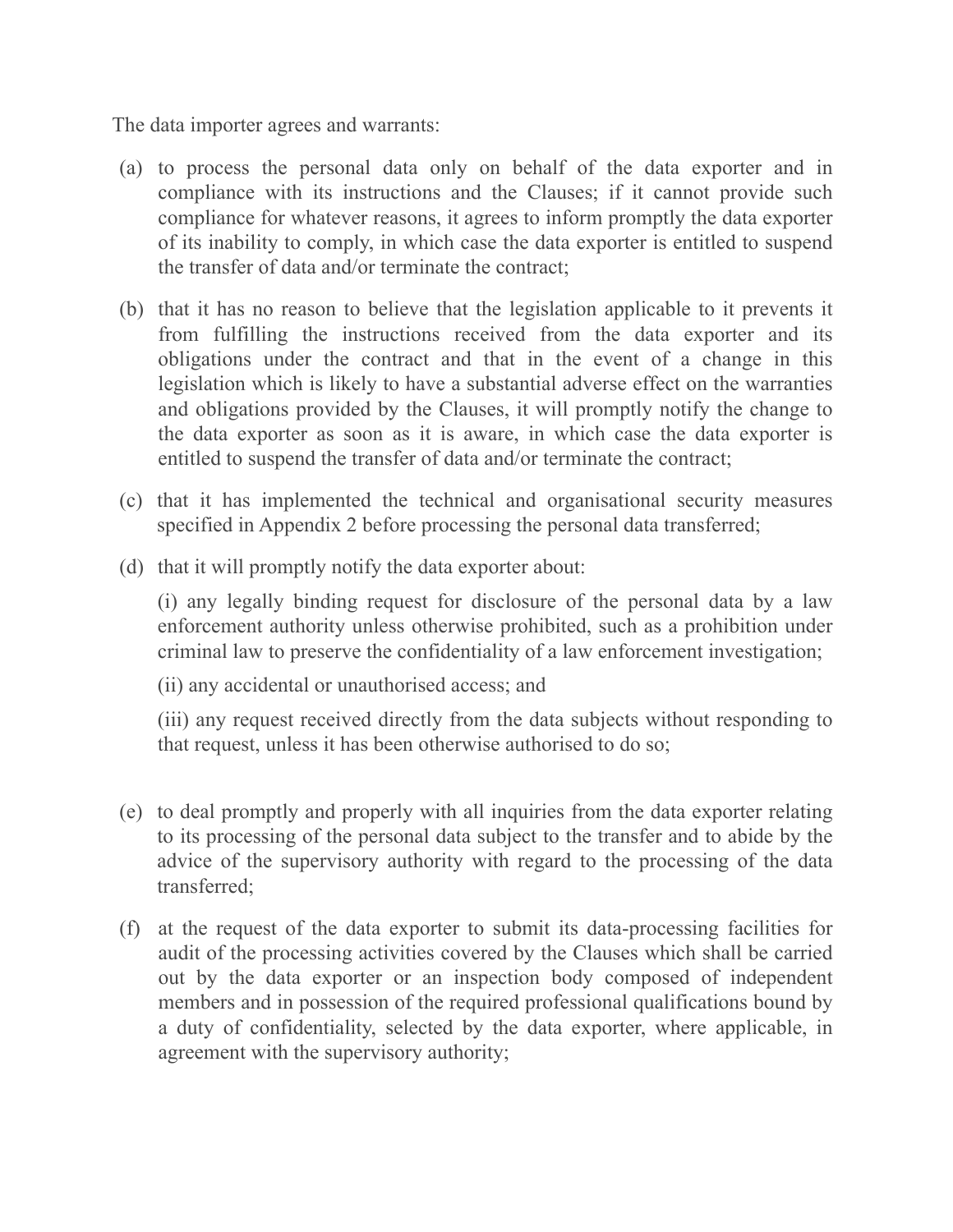- (g) to make available to the data subject upon request a copy of the Clauses, or any existing contract for sub-processing, unless the Clauses or contract contain commercial information, in which case it may remove such commercial information, with the exception of Appendix 2 which shall be replaced by a summary description of the security measures in those cases where the data subject is unable to obtain a copy from the data exporter;
- (h) that, in the event of sub-processing, it has previously informed the data exporter and obtained its prior written consent;
- (i) that the processing services by the sub-processor will be carried out in accordance with Clause 11;
- (j) to send promptly a copy of any sub-processor agreement it concludes under the Clauses to the data exporter.

#### *Clause 6* **Liability**

- 1. The parties agree that any data subject, who has suffered damage as a result of any breach of the obligations referred to in Clause 3 or in Clause 11 by any party or sub-processor is entitled to receive compensation from the data exporter for the damage suffered.
- 2. If a data subject is not able to bring a claim for compensation in accordance with paragraph 1 against the data exporter, arising out of a breach by the data importer or his sub-processor of any of their obligations referred to in Clause 3 or in Clause 11, because the data exporter has factually disappeared or ceased to exist in law or has become insolvent, the data importer agrees that the data subject may issue a claim against the data importer as if it were the data exporter, unless any successor entity has assumed the entire legal obligations of the data exporter by contract of by operation of law, in which case the data subject can enforce its rights against such entity.

The data importer may not rely on a breach by a sub-processor of its obligations in order to avoid its own liabilities.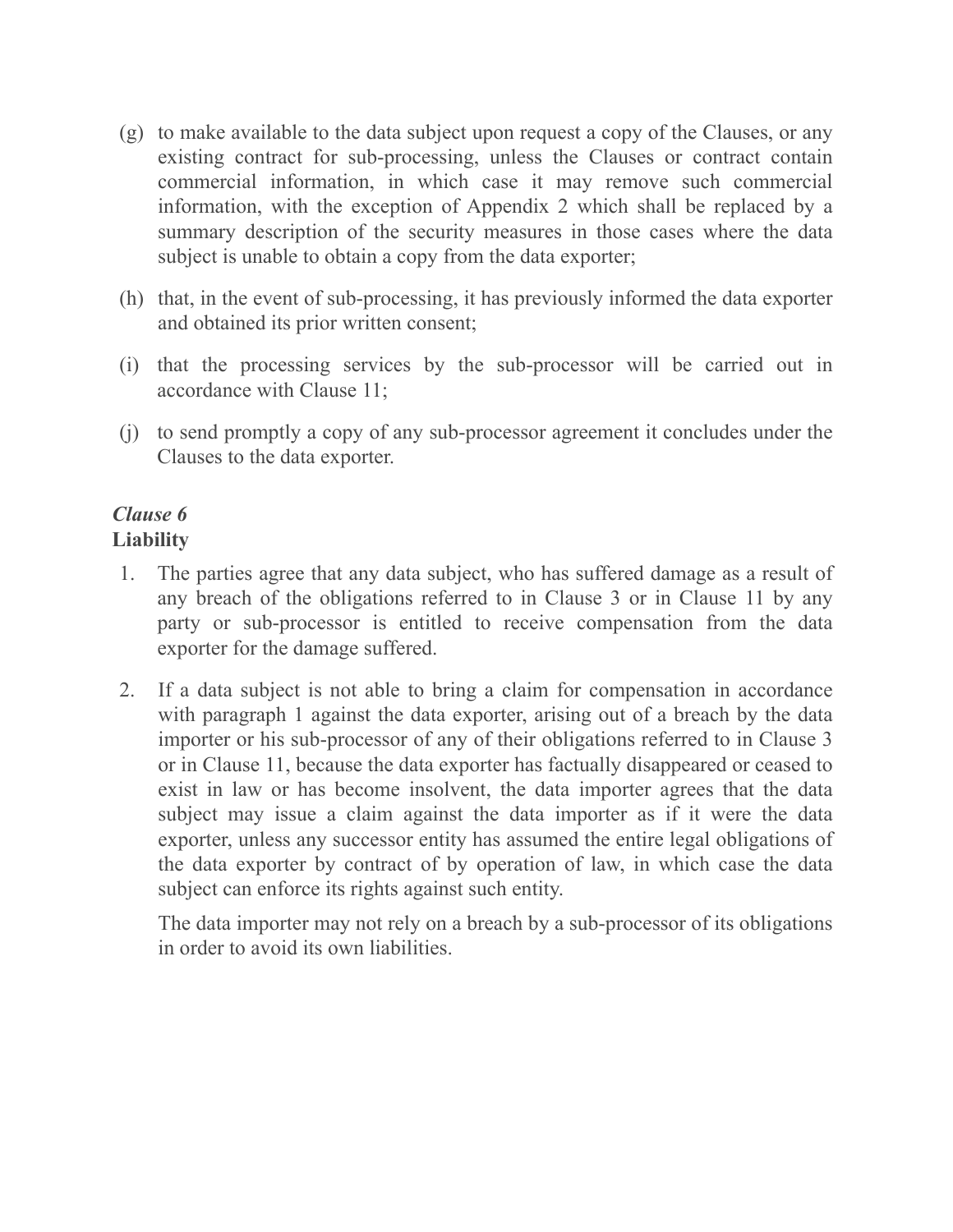3. If a data subject is not able to bring a claim against the data exporter or the data importer referred to in paragraphs 1 and 2, arising out of a breach by the subprocessor of any of their obligations referred to in Clause 3 or in Clause 11 because both the data exporter and the data importer have factually disappeared or ceased to exist in law or have become insolvent, the sub-processor agrees that the data subject may issue a claim against the data sub-processor with regard to its own processing operations under the Clauses as if it were the data exporter or the data importer, unless any successor entity has assumed the entire legal obligations of the data exporter or data importer by contract or by operation of law, in which case the data subject can enforce its rights against such entity. The liability of the sub-processor shall be limited to its own processing operations under the Clauses.

# *Clause 7* **Mediation and jurisdiction**

1. The data importer agrees that if the data subject invokes against it third-party beneficiary rights and/or claims compensation for damages under the Clauses, the data importer will accept the decision of the data subject:

> (a) to refer the dispute to mediation, by an independent person or, where applicable, by the supervisory authority;

> (b) to refer the dispute to the courts in the Member State in which the data exporter is established.

2. The parties agree that the choice made by the data subject will not prejudice its substantive or procedural rights to seek remedies in accordance with other provisions of national or international law.

# *Clause 8*

### **Cooperation with supervisory authorities**

- 1. The data exporter agrees to deposit a copy of this contract with the supervisory authority if it so requests or if such deposit is required under the applicable data protection law.
- 2. The parties agree that the supervisory authority has the right to conduct an audit of the data importer, and of any sub-processor, which has the same scope and is subject to the same conditions as would apply to an audit of the data exporter under the applicable data protection law.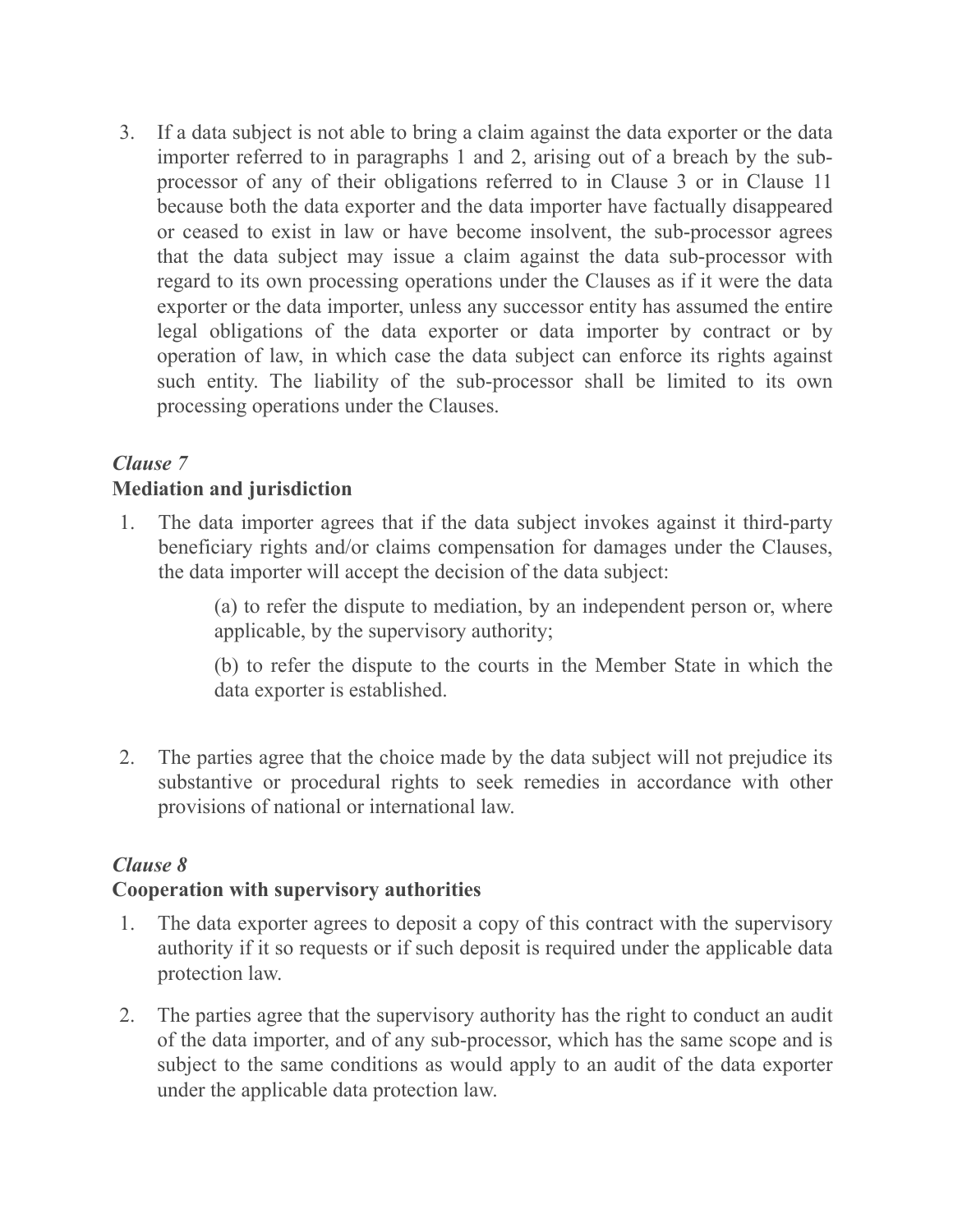3. The data importer shall promptly inform the data exporter about the existence of legislation applicable to it or any sub-processor preventing the conduct of an audit of the data importer, or any sub-processor, pursuant to paragraph 2. In such a case the data exporter shall be entitled to take the measures foreseen in Clause 5(b).

# *Clause 9*

### **Governing law**

The Clauses shall be governed by the law of the Member State in which the data exporter is established, namely Idaho, United States of America.

### *Clause 10* **Variation of the contract**

The parties undertake not to vary or modify the Clauses. This does not preclude the parties from adding clauses on business related issues where required as long as they do not contradict the Clauses.

### *Clause 11* **Sub-processing**

- 1. The data importer shall not subcontract any of its processing operations performed on behalf of the data exporter under the Clauses without the prior written consent of the data exporter. Where the data importer subcontracts its obligations under the Clauses, with the consent of the data exporter, it shall do so only by way of a written agreement with the sub-processor which imposes the same obligations on the sub-processor as are imposed on the data importer under the Clauses. Where the sub-processor fails to fulfil its data protection obligations under such written agreement the data importer shall remain fully liable to the data exporter for the performance of the sub-processor's obligations under such agreement.
- 2. The prior written contract between the data importer and the sub-processor shall also provide for a third-party beneficiary clause as laid down in Clause 3 for cases where the data subject is not able to bring the claim for compensation referred to in paragraph 1 of Clause 6 against the data exporter or the data importer because they have factually disappeared or have ceased to exist in law or have become insolvent and no successor entity has assumed the entire legal obligations of the data exporter or data importer by contract or by operation of law. Such third-party liability of the sub-processor shall be limited to its own processing operations under the Clauses.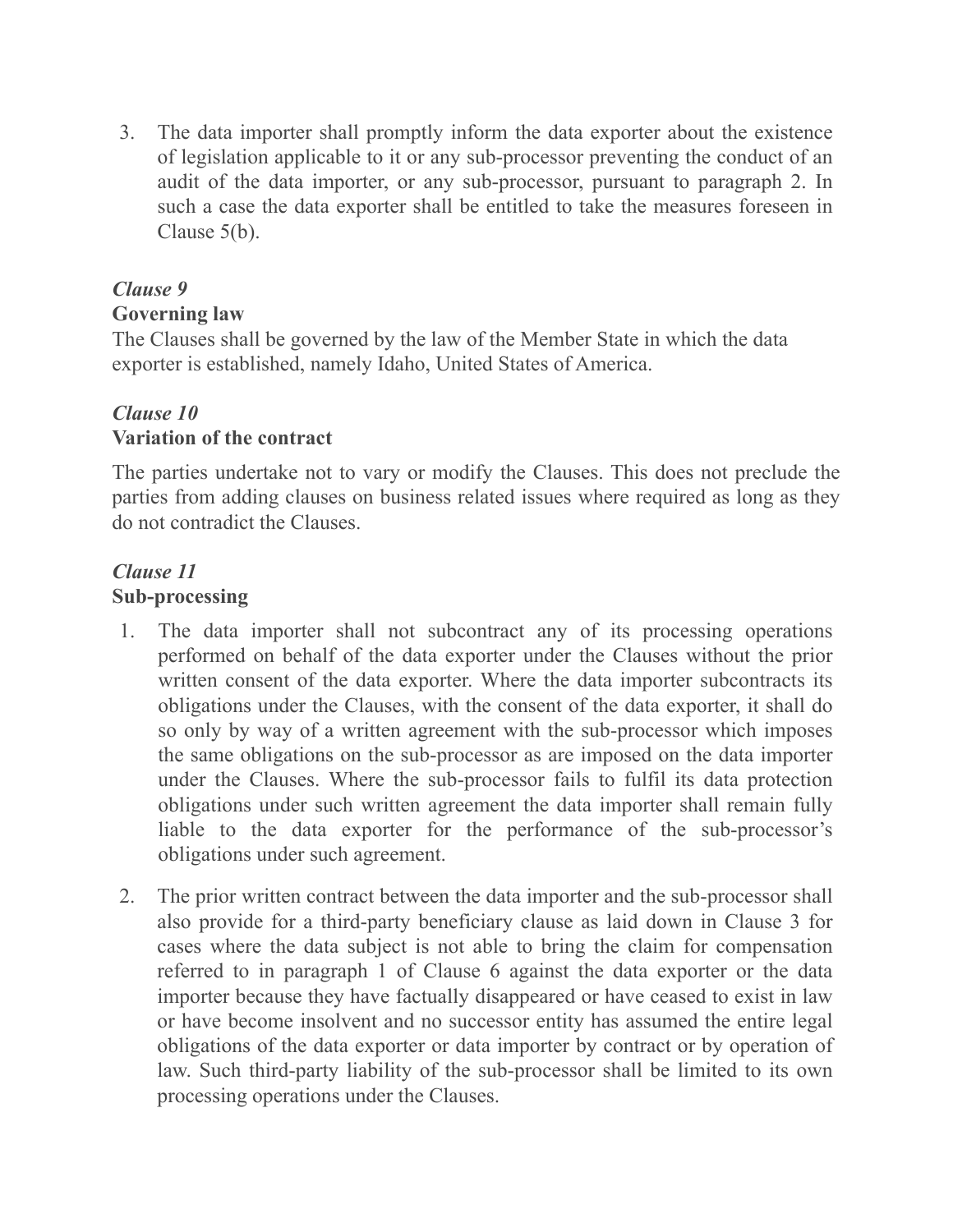- 3. The provisions relating to data protection aspects for sub-processing of the contract referred to in paragraph 1 shall be governed by the law of the Member State in which the data exporter is established, namely
- 4. The data exporter shall keep a list of sub-processing agreements concluded under the Clauses and notified by the data importer pursuant to Clause 5(j), which shall be updated at least once a year. The list shall be available to the data exporter's data protection supervisory authority.

# *Clause 12*

# **Obligation after the termination of personal data-processing services**

- 1. The parties agree that on the termination of the provision of data-processing services, the data importer and the sub-processor shall, at the choice of the data exporter, return all the personal data transferred and the copies thereof to the data exporter or shall destroy all the personal data and certify to the data exporter that it has done so, unless legislation imposed upon the data importer prevents it from returning or destroying all or part of the personal data transferred. In that case, the data importer warrants that it will guarantee the confidentiality of the personal data transferred and will not actively process the personal data transferred anymore.
- 2. The data importer and the sub-processor warrant that upon request of the data exporter and/or of the supervisory authority, it will submit its data-processing facilities for an audit of the measures referred to in paragraph 1.

#### *Clause 13* **Retention Period**

- 1. Should the data exporter or data subjects request the deletion of stored data, the data exporter is responsible for specifying which data is to be destroyed.
- 2. Should the data exporter request deletion and specify the data to be deleted as stated in paragraphs 1 and 2, the data exporter will allow the data importer seven days for the data to be completely destroyed.
- 3. Should the data exporter not specify data to be destroyed, the data importer will retain stored data for a maximum of six months. Data will be promptly destroyed at the end of that period.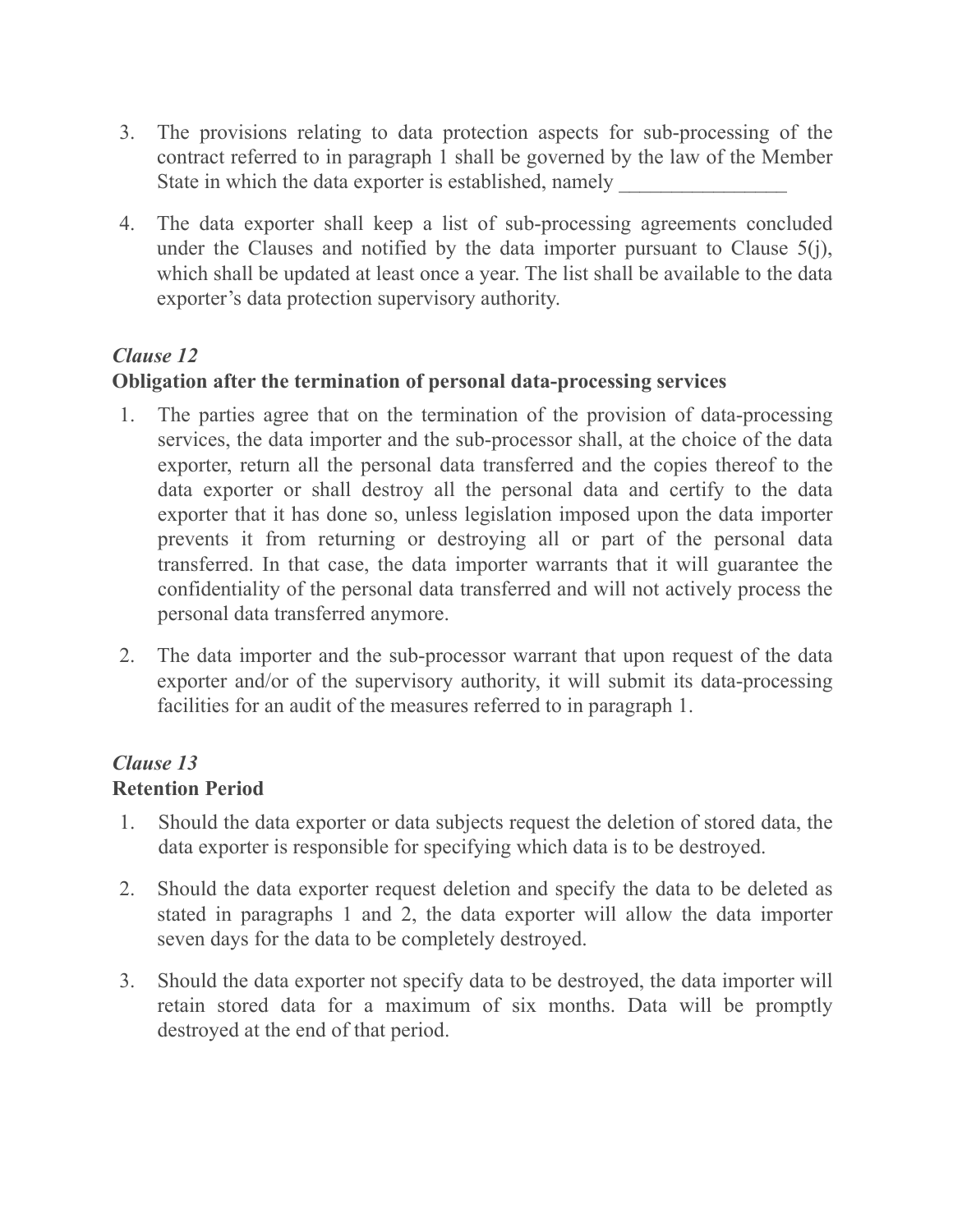### **IN WITNESS WHEREOF, the parties agree as follows:**

### **DATA IMPORTER**

SparkWeb Interactive, Inc. By: David Hollander, CEO

## **DATA EXPORTER:**

Company Name:

By:

Title:

# **Appendix 1**

#### **Data exporter**

The data exporter is (please specify briefly your activities relevant to the transfer):

 $\mathcal{L}_\mathcal{L} = \mathcal{L}_\mathcal{L} = \mathcal{L}_\mathcal{L} = \mathcal{L}_\mathcal{L} = \mathcal{L}_\mathcal{L} = \mathcal{L}_\mathcal{L} = \mathcal{L}_\mathcal{L} = \mathcal{L}_\mathcal{L} = \mathcal{L}_\mathcal{L} = \mathcal{L}_\mathcal{L} = \mathcal{L}_\mathcal{L} = \mathcal{L}_\mathcal{L} = \mathcal{L}_\mathcal{L} = \mathcal{L}_\mathcal{L} = \mathcal{L}_\mathcal{L} = \mathcal{L}_\mathcal{L} = \mathcal{L}_\mathcal{L}$ 

 $\mathcal{L}_\text{max} = \frac{1}{2} \sum_{i=1}^n \mathcal{L}_\text{max}(\mathbf{z}_i - \mathbf{z}_i)$ 

#### **Data importer**

The data importer is (please specify briefly activities relevant to the transfer):

…Order Desk is an online order management platform, which allows its users to easily process orders for products or services from customers.

**Data subjects**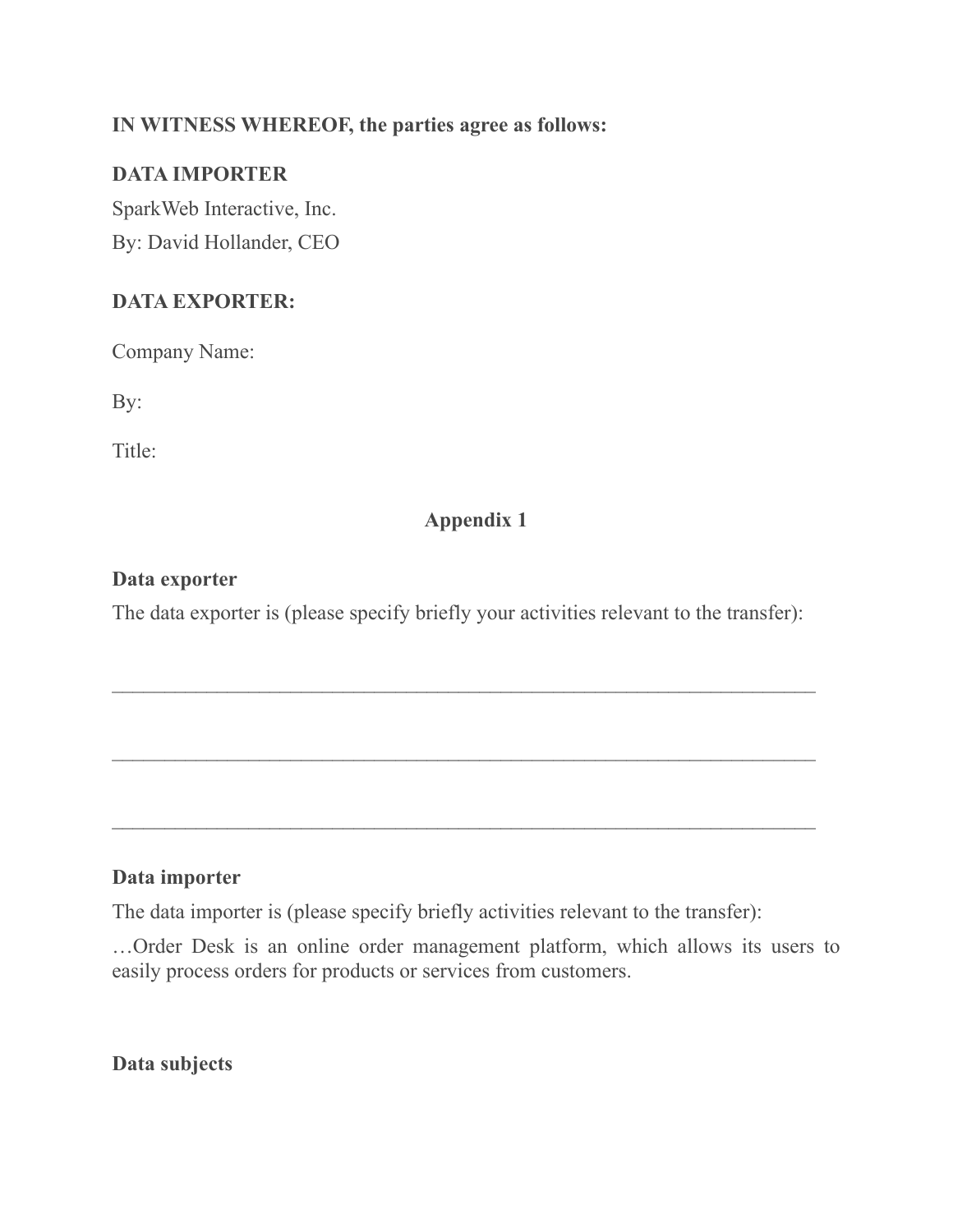The personal data transferred concern the following categories of data subjects (please specify):

…Purchasers of products and services from Order Desk users.

# **Categories of data**

The personal data transferred concern the following categories of data (please specify):

- …name
- …address
- …email address
- …phone number
- …IP address

# **Special categories of data (if appropriate)**

The personal data transferred concern the following special categories of data (please specify):

### …NONE

## **Processing operations**

The personal data transferred will be subject to the following basic processing activities (please specify):

- … To present Order Desk's website and its contents
- … To provide information, products, or services as requested by users
- … To present users with our newsletter, from which users can unsubscribe at any time
- … To fulfill any other purpose for which users provide it.
- … To provide users with notices about their account.

… To carry out Order Desk's obligations and enforce Order Desk's rights arising from any contracts entered into between users and Order Desk, including for billing and collection.

… To notify users about changes to Order Desk or any products or services SparkWeb offers or provides though it.